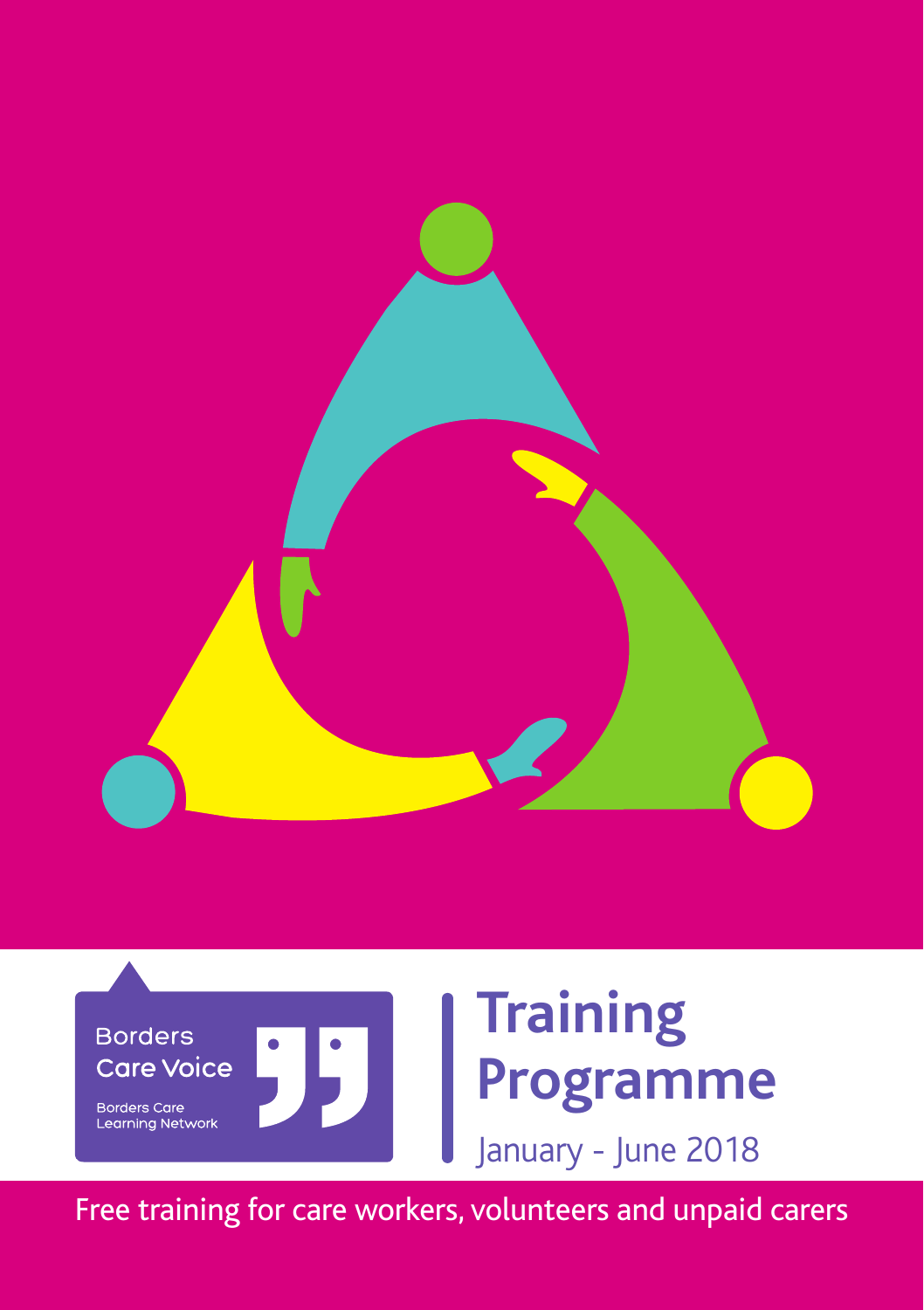

#### Borders Care Learning Network

Borders Care Voice Triest House Bridge Street Galashiels TD1 1SW

Telephone: 01896 757290 (general enquiries); 01896 802351 (training enquiries) Email: training@borderscarevoice.org.uk www.borderscarevoice.org.uk

Borders Care Learning Network is part of Borders Care Voice - a Scottish Charitable Incorporated Organisation (SCIO): SC043731

**Please contact us if you would like to receive this booklet in an alternative format.**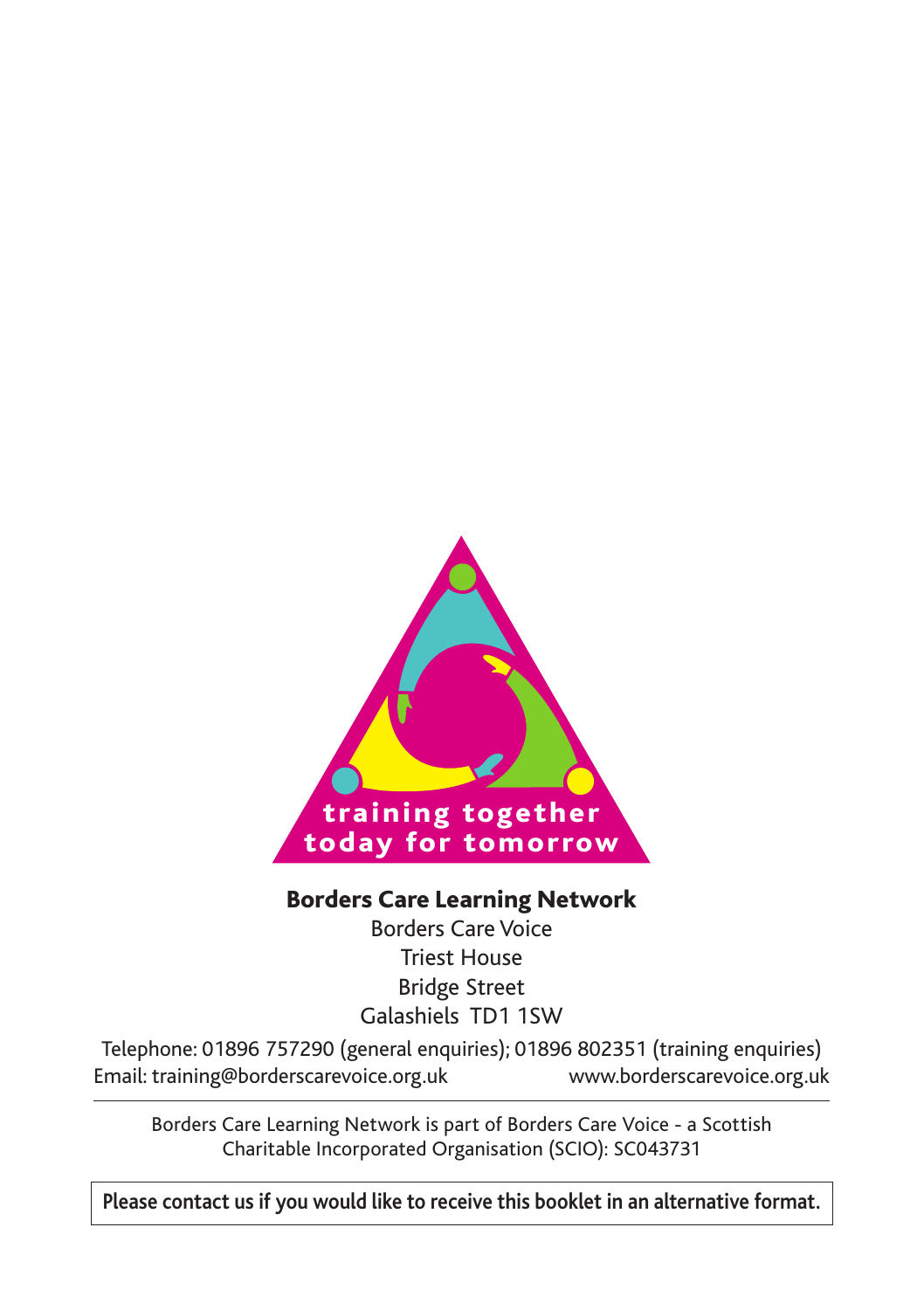# Contents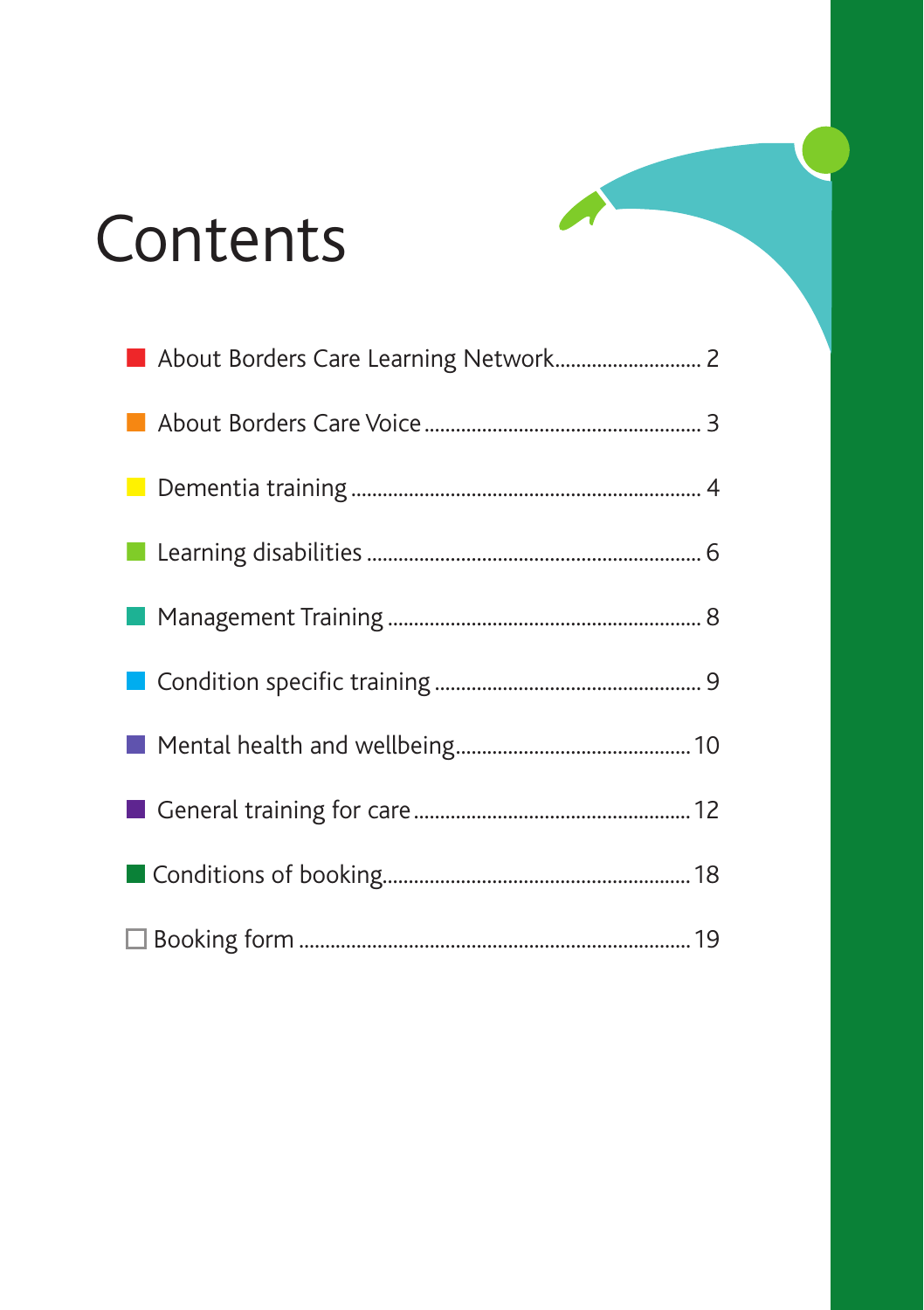### About Borders Care Learning Network (BCLN)



Borders Care Learning Network is the training arm of Borders Care Voice. BCLN aims to:

- support training and development needs in partnership across health and social care
- commission training that is tailored and responsive to evolving priorities
- **•** provide free, inclusive training for those working and volunteering in health and social care, and for unpaid carers
- arrange locality network meetings for anyone interested in improving practice and training in the care sector
- gather intelligence and data on training needs regularly to help to plan training and to support organisations in sharing resources.

Courses and workshops are provided by experienced in-house staff or freelance trainers in the statutory and third sectors.

We will be organising other special and one-off training events in addition to the courses listed in this publication. We are also happy to discuss your own training needs.

For further information, or to be added to our database for regular training updates, contact Meg or Ellen on **01896 802351**, email **training@borderscarevoice.org.uk**, or visit **www.borderscarevoice.org.uk**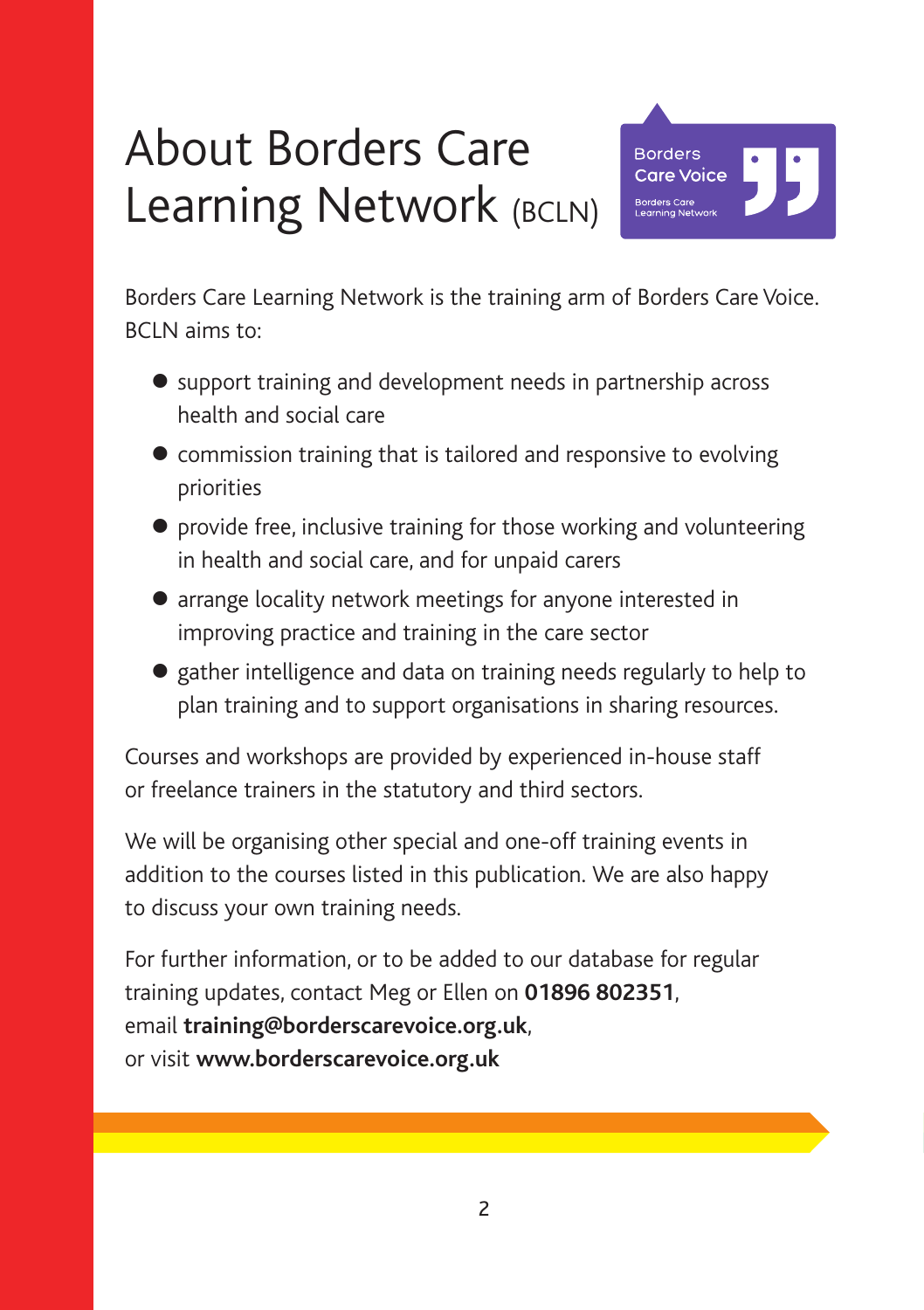### About Borders Care Voice



Borders Care Learning Network is part of Borders Care Voice. Borders Care Voice aims to promote good practice in the planning and provision of health and social care services. It supports the development of local partnerships between users, carers, third sector organisations, Scottish Borders Council, NHS Borders and other relevant organisations.

Borders Care Voice runs several working/user groups that meet throughout the year:

- User Carer Working Group
- Mental Health and Wellbeing Forum
- Carers Advisory Board
- Parent Carers Working Group
- Borders Dementia Working Group

Membership of Borders Care Voice is open to any organisation with links to health and social care, and to service users and carers. Benefits of membership are:

- it is free and ongoing
- $\bullet$  it helps our sector to speak with a common voice
- access to the latest information, news and events relevant to the sector
- $\bullet$  the opportunity to contribute to the planning and delivery of health and social care
- $\bullet$  the chance to influence campaigns.

To find out more about the groups, or for information about becoming a member, please phone our office on **01896 802351** or email **admin@borderscarevoice.org.uk**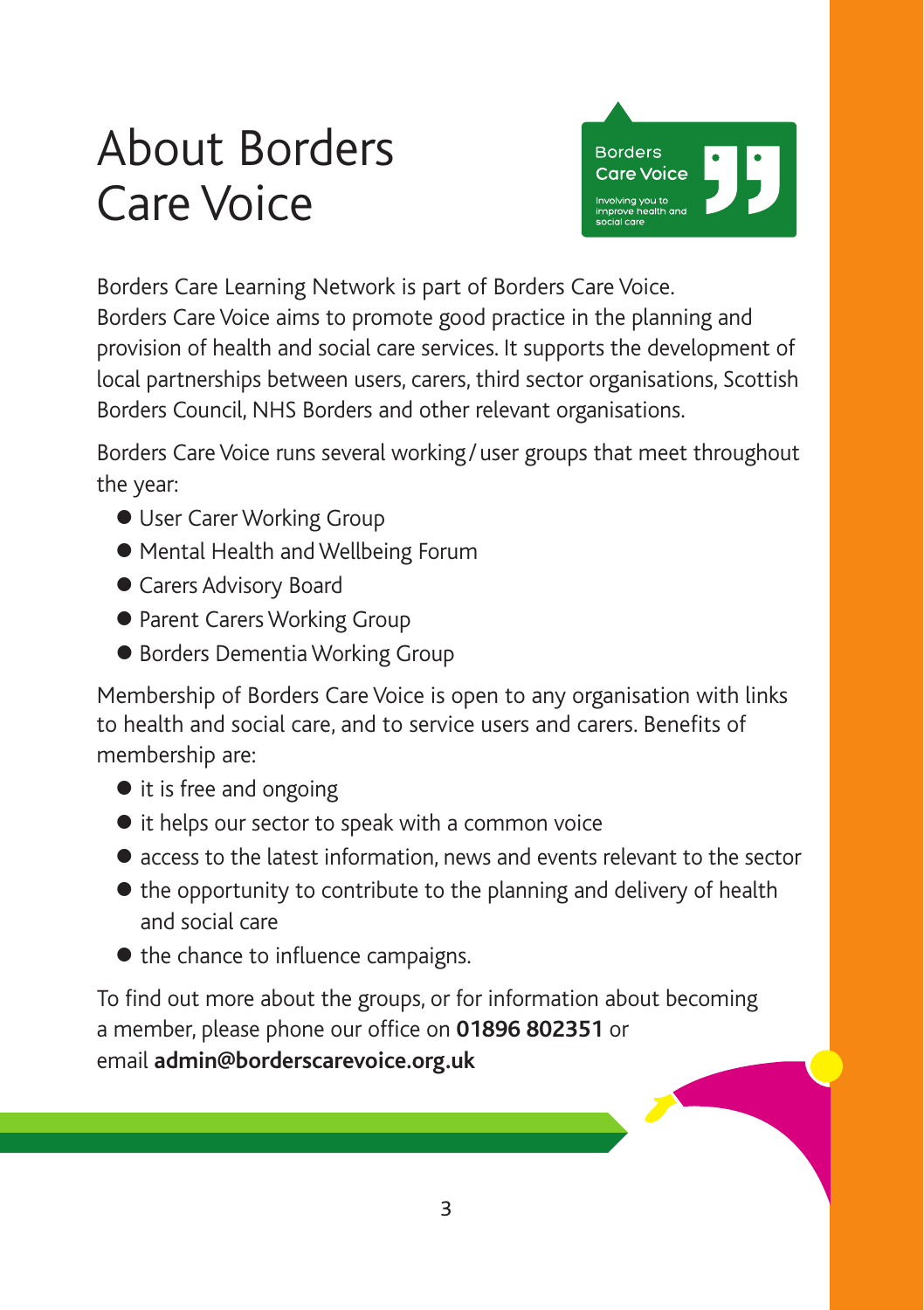### Dementia training

| <b>Date</b>                        | <b>Time</b>           | <b>Course</b>                                                                                                                                                                                       | <b>Location</b> |
|------------------------------------|-----------------------|-----------------------------------------------------------------------------------------------------------------------------------------------------------------------------------------------------|-----------------|
| Monday<br>5 <sup>th</sup> February | $9.30$ am-<br>12.30pm | Dementia - additional skills<br>Opportunity to look at in depth some key areas of<br>dementia work<br>• Therapeutic lies<br>• Working with perseverance and confabulation<br>• Empathic curiosity   | Galashiels      |
| Tuesday<br>17 <sup>th</sup> April  | 1pm-<br>4pm           | <b>Stress and distress</b><br>• Understand the concept of stress and distress<br>• Look at the models of working with stress and<br>distress                                                        | Galashiels      |
| Monday 21 <sup>st</sup><br>May     | 1pm-<br>4pm           | <b>Stress and distress</b><br>• Understand the concept of stress and distress<br>• Look at the models of working with stress and<br>distress                                                        | Galashiels      |
| Tuesday<br>26 <sup>th</sup> June   | 1pm-<br>4pm           | Dementia - additional skills<br>• Opportunity to look at in depth some key areas of<br>dementia work<br>• Therapeutic lies<br>• Working with perseverance and confabulation<br>• Empathic curiosity | Galashiels      |

#### **"Promoting Excellence" Framework**

NHS Education for Scotland and the Scottish Social Services Council developed "Promoting Excellence" – a framework for all health and social care staff who work with people with dementia, their families and carers. It has been designed across four levels. We will be running the training for the informed practitioner level and the skilled practitioner level.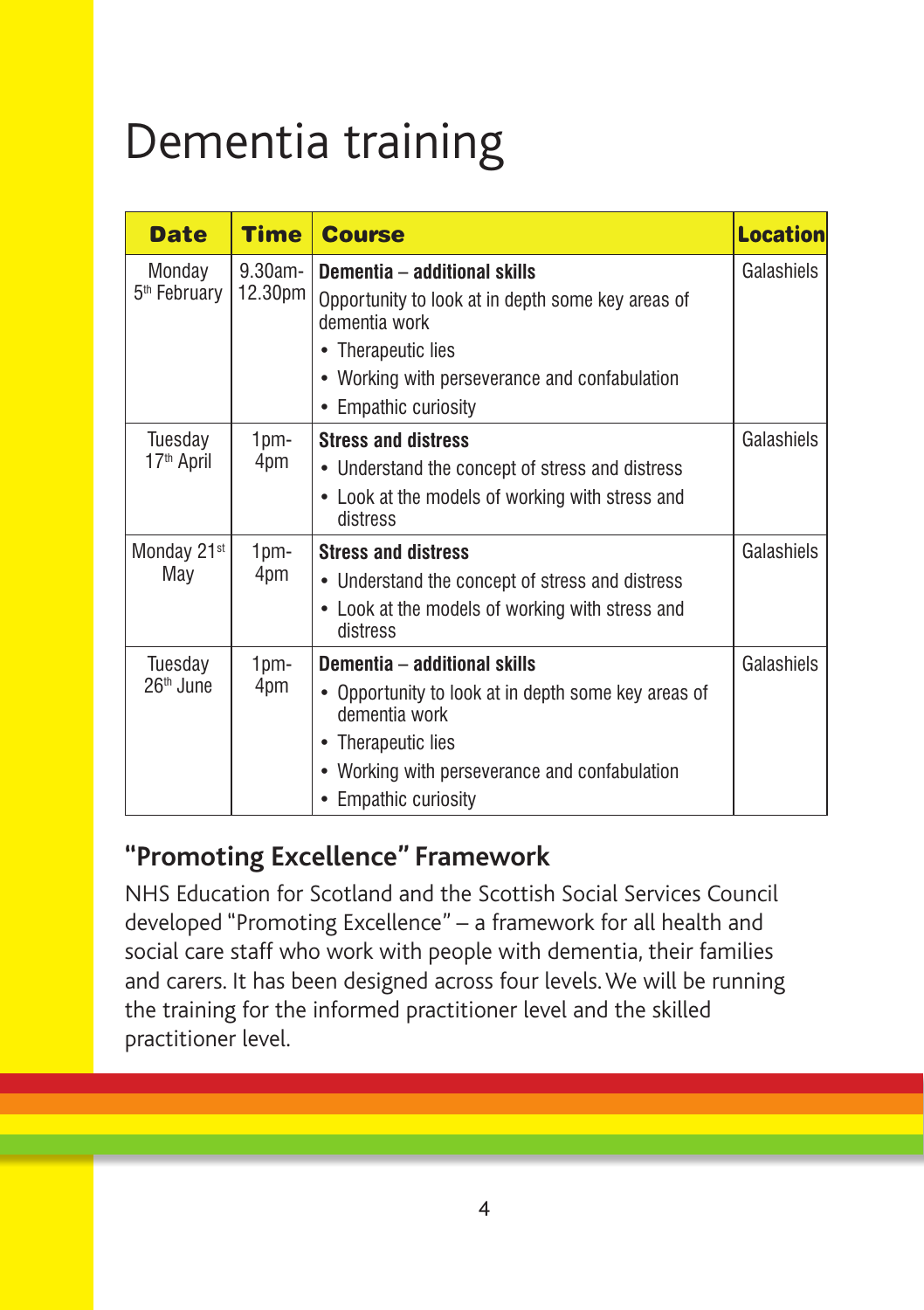#### Informed Practice Level **– 3 hours**

This workshop will give you a basic awareness of dementia and how it affects individuals. Discussion and professional reflection will be part of the course.

This training provides the baseline knowledge and skills required by all workers in health and social care settings, including working in a person's home. It will cover:

- common signs and symptoms of dementia
- individual needs of the person with dementia
- awareness of the relevant legislation.

| <b>Date</b>                       | <b>Time</b>    | <b>Location</b> |
|-----------------------------------|----------------|-----------------|
| Tuesday 27 <sup>th</sup> February | $1pm-4pm$      | Peebles         |
| Tuesday 20 <sup>th</sup> March    | $1pm-4pm$      | Jedburgh        |
| Wednesday 18th April              | $1pm-4pm$      | Galashiels      |
| Monday 14 <sup>th</sup> May       | 9.30am-12.30pm | Galashiels      |

This training is delivered in partnership with Scottish Borders Council and NHS Borders.

Those completing the courses will receive a certificate, and will be registered as having completed training to the relevant framework levels.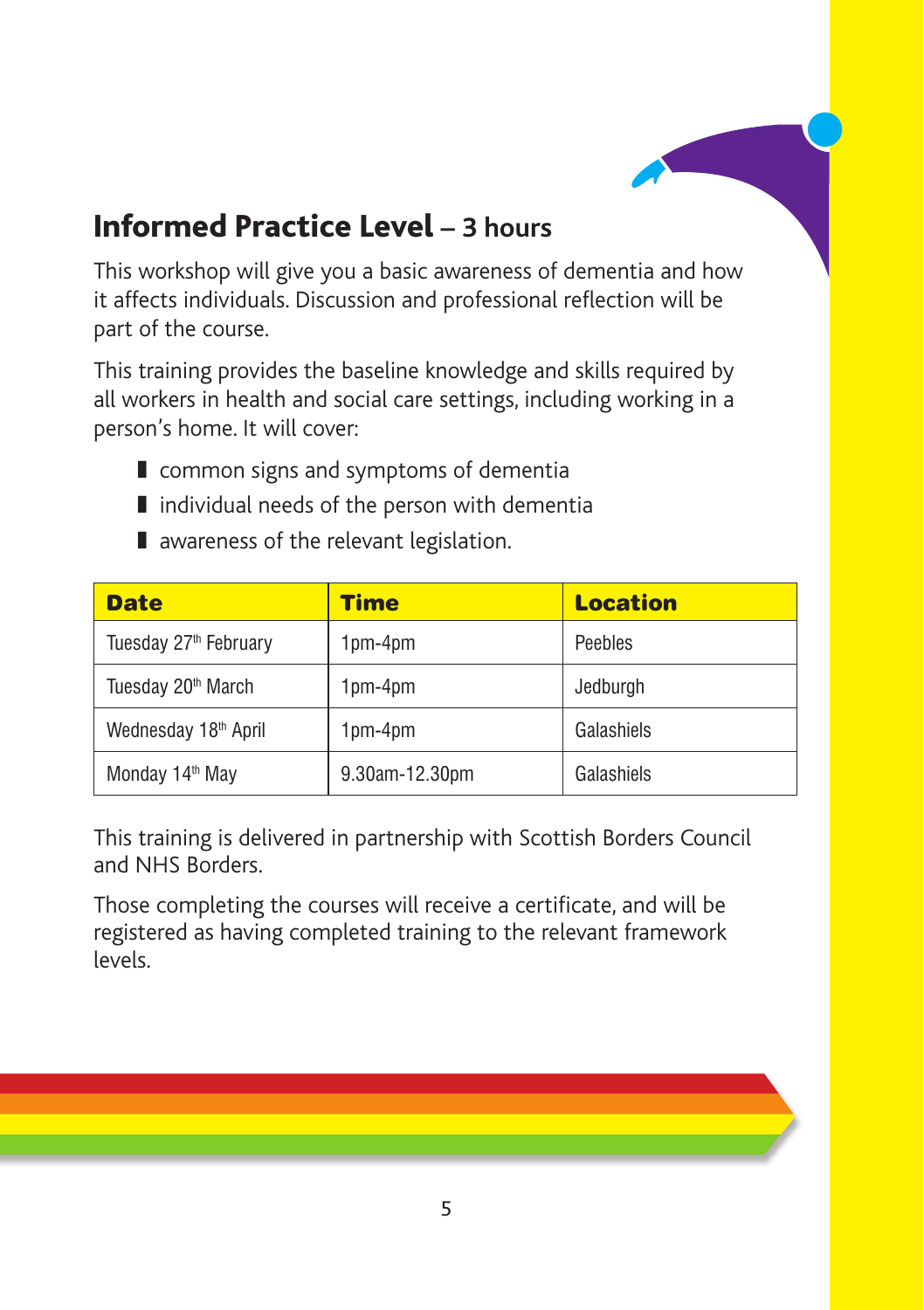#### Skilled Practice Level **- 2 days**

#### **Attendees will need to have attended the Dementia – Informed Practice course to be eligible for this course.**

This two-day course re-visits the themes from the Informed Practice training and will develop and deepen your knowledge and understanding of dementia. Personal reflection and discussion will be an important element of the training.

This training is for people who work directly with people with dementia, their families and carers. It will help you to develop your understanding about dementia and to think differently about the people with dementia you may work with, whether they are living at home, in a care ward, attending a day centre or in a hospital ward.

- Module 1: Understanding dementia
- Module 2: Promoting person and family centred care and community connections
- Module 3: Promoting health and wellbeing
- Module 4: Meeting the needs of the person with dementia who is distressed
- $\bullet$  Module 5: Supporting and protecting people's rights.

| <b>Date</b>                                            | <b>Time</b>   | <b>Location</b> |
|--------------------------------------------------------|---------------|-----------------|
| Monday 7 <sup>th</sup> and Tuesday 8 <sup>th</sup> May | 9.30am-4.30pm | Galashiels      |
| Wednesday 20th and Thursday 21st June                  | 9.30am-4.30pm | Galashiels      |

This training is delivered in partnership with Scottish Borders Council and NHS Borders.

Those completing the courses will receive a certificate, and will be registered as having completed training to the relevant framework levels.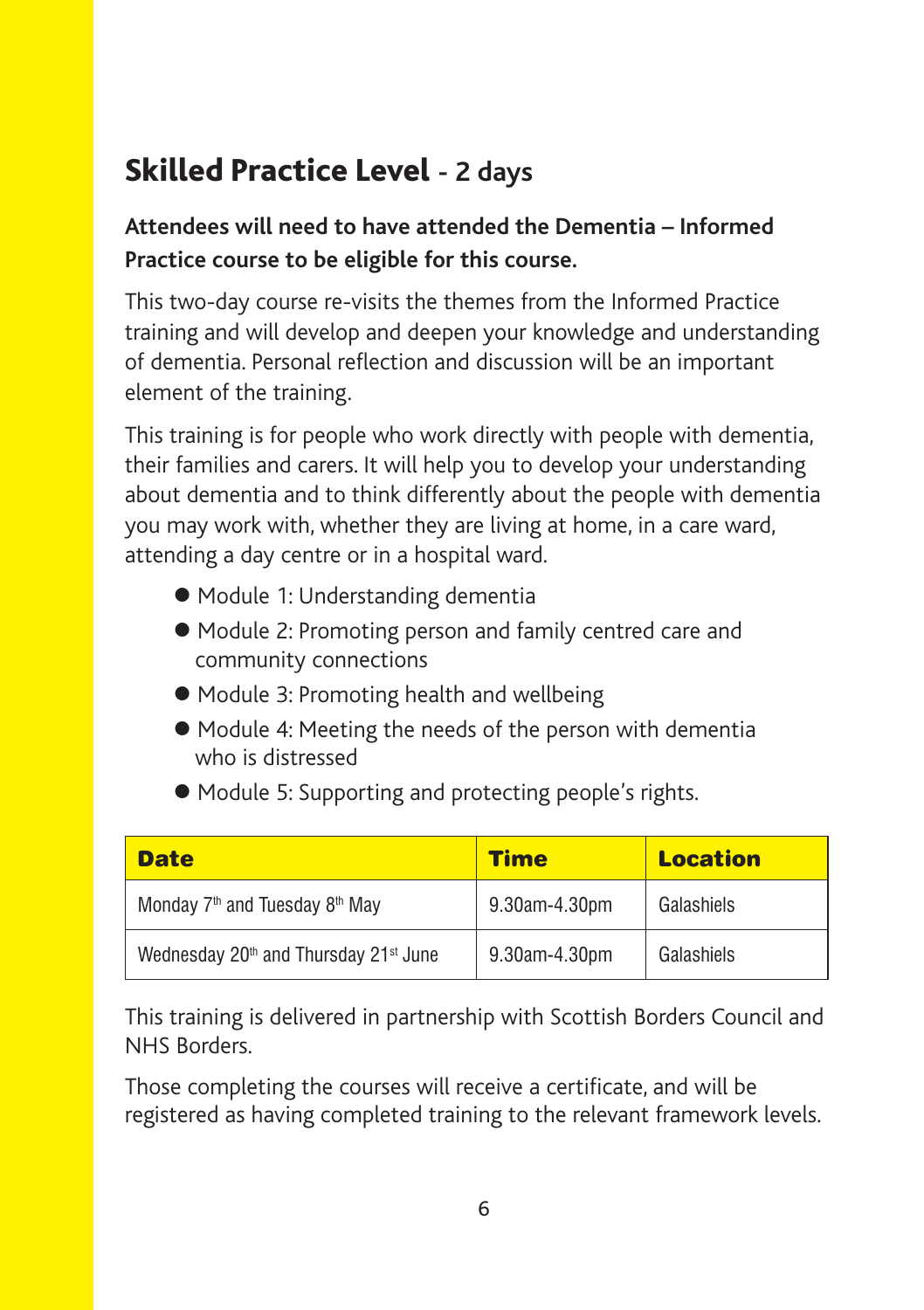## Learning disabilities

| <b>Date</b>                           | Time                             | <b>Course</b>                                                                                                                                                                                                                                                                                                                                                                                                                                                                           | <b>Location</b> |
|---------------------------------------|----------------------------------|-----------------------------------------------------------------------------------------------------------------------------------------------------------------------------------------------------------------------------------------------------------------------------------------------------------------------------------------------------------------------------------------------------------------------------------------------------------------------------------------|-----------------|
| Wednesday<br>7 <sup>th</sup> February | $9.30$ am-<br>3.30 <sub>pm</sub> | <b>Learning disability awareness</b><br>• Co-delivered by self advocates who have a learning<br>disability<br>• Person-centred working with people who have a<br>learning disability<br>• Hearing from people with learning disabilities about<br>their experiences and some of the challenges they<br>face<br>• Exploring effective person centred ways to engage<br>with and support people who have a learning<br>disability<br>• Exploring social inclusion and active citizenship. | Galashiels      |
| Wednesday<br>23 <sup>rd</sup> May     | $9.15$ am-<br>4.30 <sub>pm</sub> | Dementia in people with a learning disability<br>• Causes of dementia<br>• Different types of dementia<br>• Common signs and symptoms of dementia<br>• Communicating with service users who have<br>dementia<br>• Caring appropriately for service users with<br>dementia.                                                                                                                                                                                                              | Galashiels      |

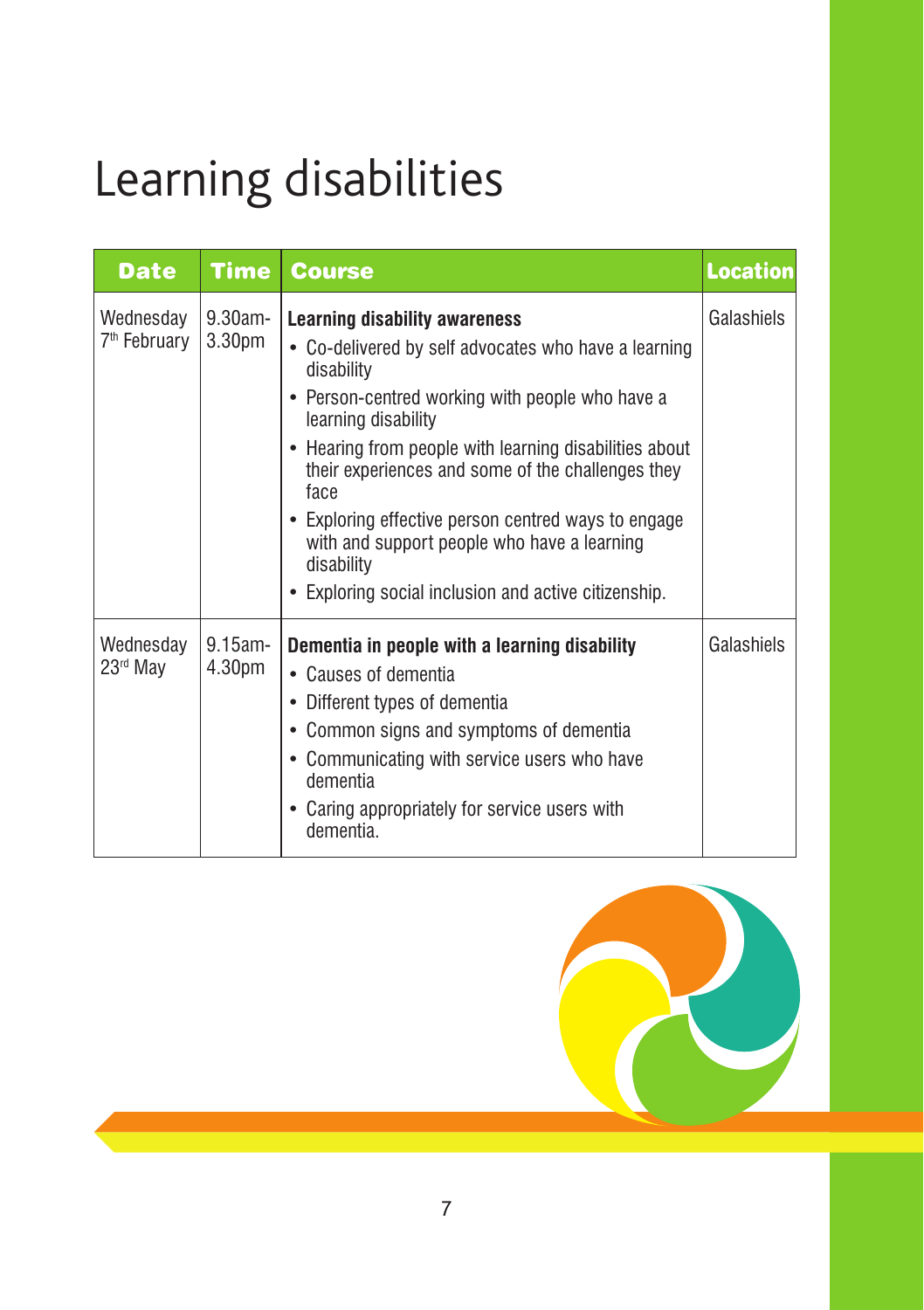### Management training

This training is set up for managers and team leaders in the health and social care sector, including those who are new to management and those who want to update their skills. It will enhance leadership skills and knowledge and build on existing knowledge.

| <b>Date</b>                        | Time                              | <b>Course</b>                                                                                                                                                                | <b>Location</b> |
|------------------------------------|-----------------------------------|------------------------------------------------------------------------------------------------------------------------------------------------------------------------------|-----------------|
| Thursday<br>15 <sup>th</sup> March | $9.30$ am-<br>12.30 <sub>pm</sub> | Introduction to coaching and facilitation<br>• Explore the process of coaching and facilitation<br>• Active listening and asking good questions.                             | Galashiels      |
| Thursday<br>19 <sup>th</sup> April | $9.30am -$<br>4.30 <sub>pm</sub>  | <b>Supervision skills</b><br>• Purpose of supervision<br>• Roles and responsibilities<br>Best practice.                                                                      | Galashiels      |
| Thursday<br>10 <sup>th</sup> May   | $9.30$ am-<br>4.30 <sub>pm</sub>  | Develop and lead your team<br>• Introduction to team building<br>• Support and motivate your team<br>• Explore your leadership style<br>What makes an effective team leader. | Galashiels      |

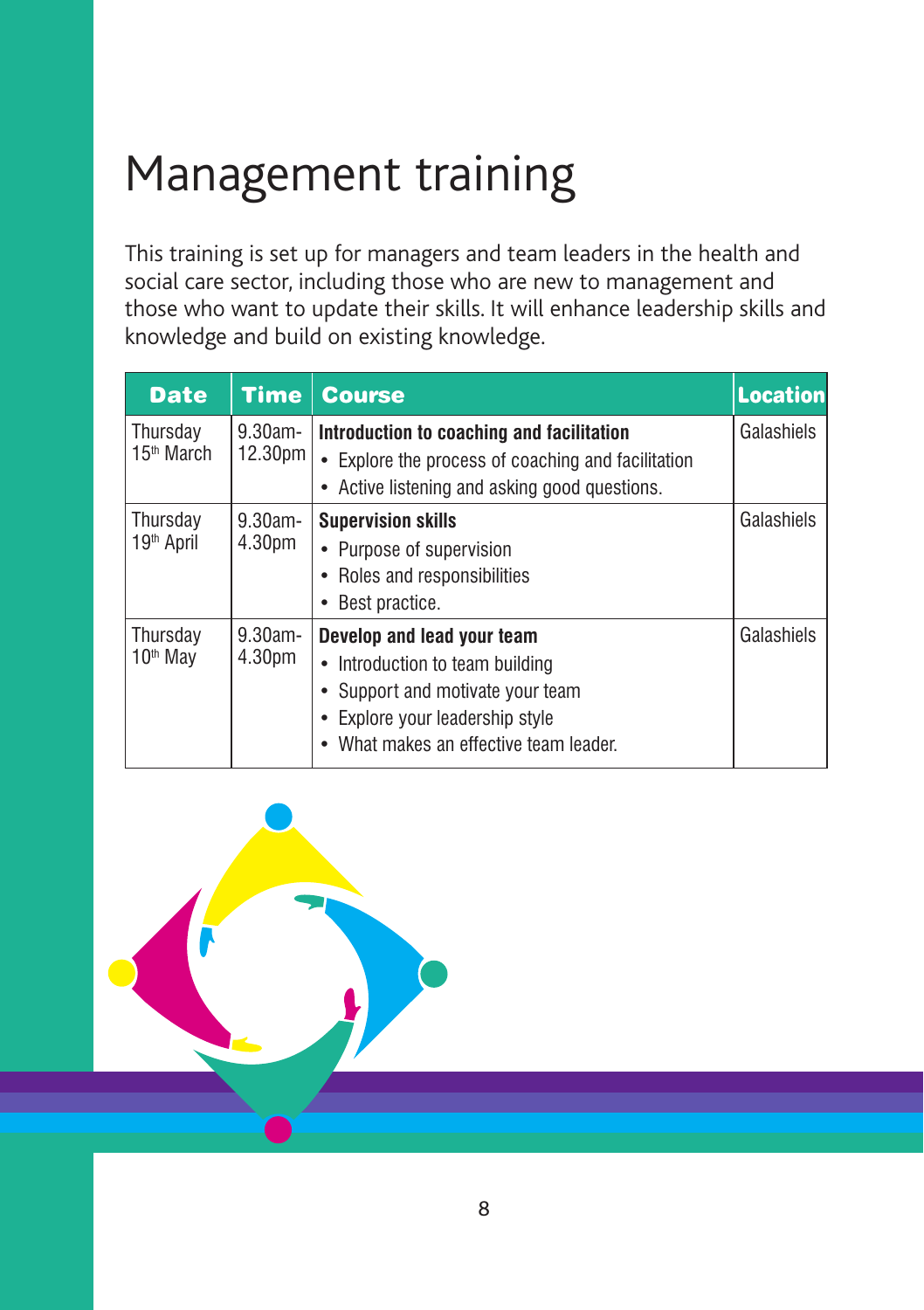## Condition specific training

| <b>Date</b>                       | Time                 | <b>Course</b>                                                                                                                                                                                                                                                                                                                               | <b>Location</b> |
|-----------------------------------|----------------------|---------------------------------------------------------------------------------------------------------------------------------------------------------------------------------------------------------------------------------------------------------------------------------------------------------------------------------------------|-----------------|
| Monday 12th<br>February           | 9.15am-<br>1pm       | Parkinson's awareness<br>• Gain knowledge and understanding of Parkinson's<br>• Awareness of needs of people living with<br>Parkinson's<br>• Treatments and the importance of timing for<br>medication<br>• Parkinson's UK and resources available<br>• Improve the quality of life for people with<br>Parkinson's and their family carers. | Galashiels      |
| Wednesday<br>30 <sup>th</sup> May | $9.30$ am-<br>4.30pm | <b>Autism awareness</b><br>• What is meant by the term "autism"<br>• Understand how having autism affects the lives of<br>people we support<br>• Exploring ways to support people who have autism.                                                                                                                                          | Galashiels      |

#### Notes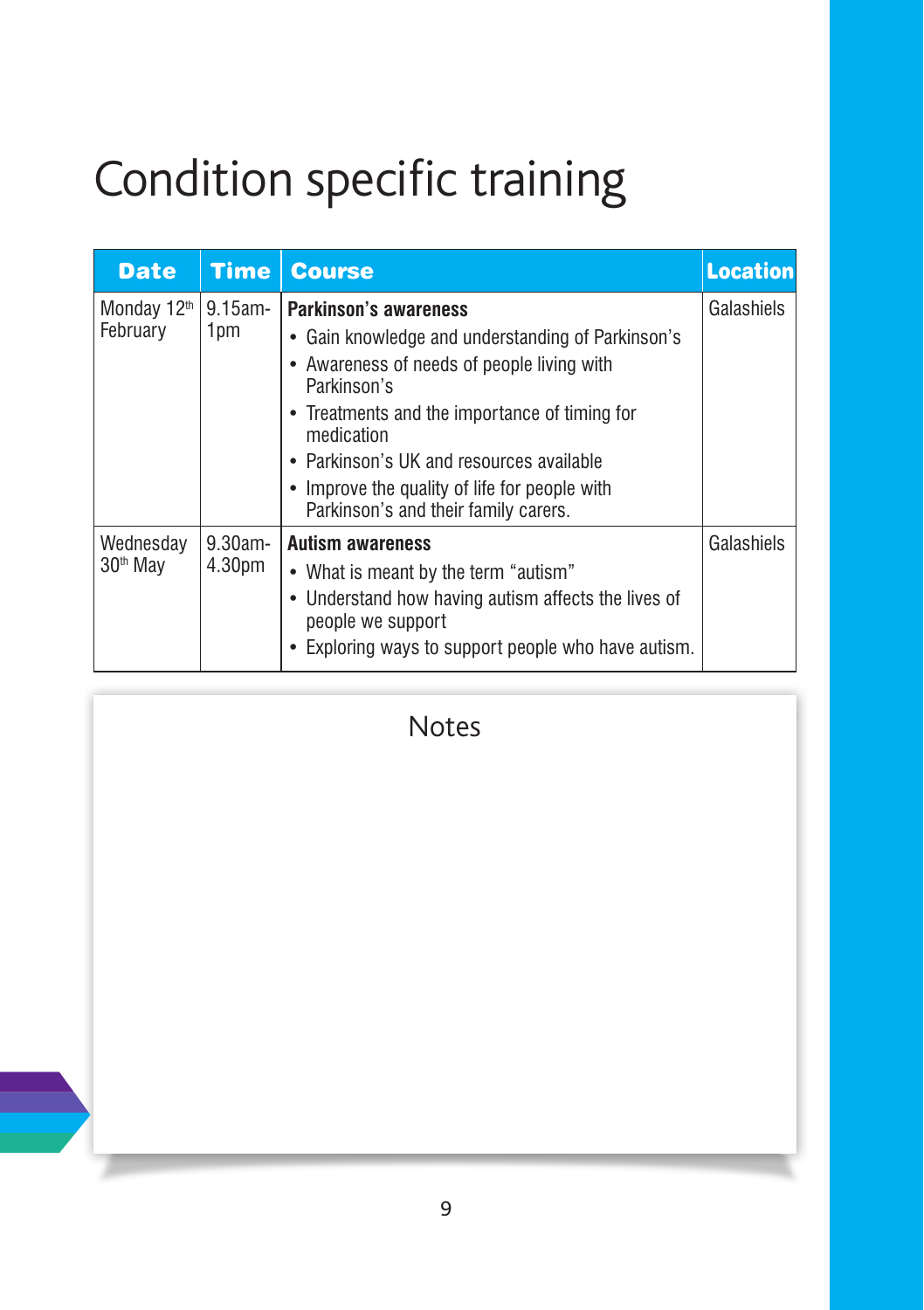### Mental health and wellbeing

| <b>Date</b>                          | Time                              | <b>Course</b>                                                                                                                                                                                                                                        | <b>Location</b> |
|--------------------------------------|-----------------------------------|------------------------------------------------------------------------------------------------------------------------------------------------------------------------------------------------------------------------------------------------------|-----------------|
| Thursday<br>1 <sup>st</sup> February | $9.30$ am-<br>12.30 <sub>pm</sub> | <b>SafeTALK</b><br>Training that helps you, regardless of prior<br>$\bullet$<br>experience or training, to become suicide-alert<br>• Access to support<br>• TALKsteps: tell, ask, listen and KeepSafe<br>• Hands-on skills practice and development. | Peebles         |
| Tuesday<br>13 <sup>th</sup> March    | 1pm-<br>3.30 <sub>pm</sub>        | <b>Bereavement awareness</b><br>• Models of bereavement<br>• The impact of bereavement.                                                                                                                                                              | Galashiels      |
| Wednesday<br>16 <sup>th</sup> May    | $9.30$ am-<br>12.30 <sub>pm</sub> | <b>SafeTALK</b><br>• Training that helps you, regardless of prior<br>experience or training, to become suicide-alert<br>• Access to support<br>• TALKsteps: tell, ask, listen and KeepSafe<br>• Hands-on skills practice and development.            | Galashiels      |

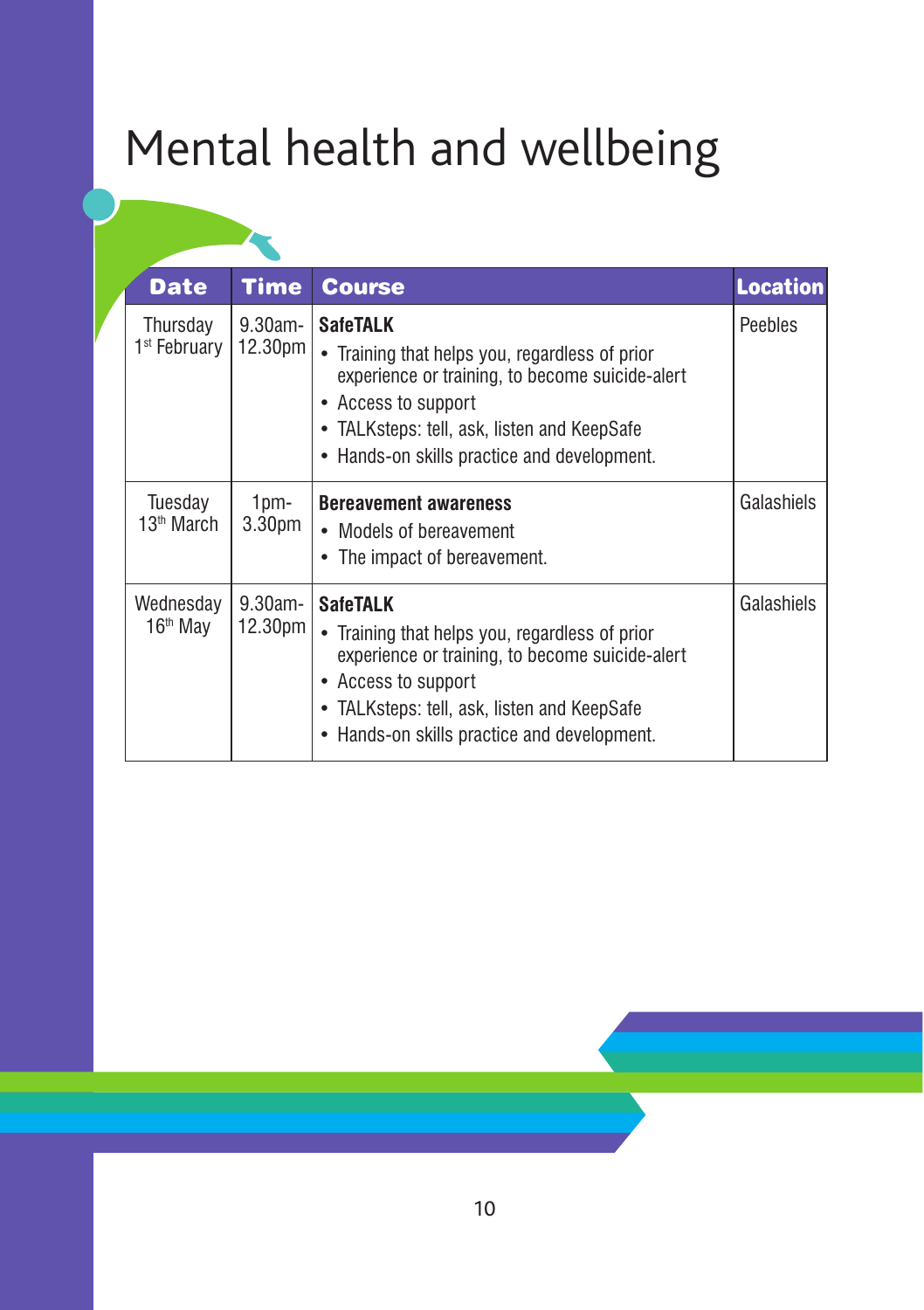### Scotland's Mental Health First Aid (SMHFA)

#### **What is Mental Health First Aid?**

Mental Health First Aid is the help given to someone experiencing a mental health problem before professional help is obtained. It also helps mental health first aiders to assist those with mental health problems and mental illness, to enable them to get help and to help themselves and to support them in recovery.

#### **What will I learn on the course?**

- How to apply the five steps of SMHFA
- How to respond if you believe someone is at risk of suicide
- How to give immediate help until professional help is available
- What to say and do in a crisis
- The importance of good listening skills
- Practice listening and responding

#### **The aims of SMHFA are to:**

❚ Preserve life

■ Promote the recovery of good mental health

■ Some basic information about common mental health problems

■ Understanding recovery from mental health problems ■ Understanding the connection between mental health problems

and alcohol and drugs ■ Understanding the connection between mental health problems

and discrimination

■ Self help information.

- Provide help to prevent the mental health problem or crisis developing into a more serious state
- Provide comfort to a person experiencing distress
- Promote understanding of mental health issues.

#### **This 2-day course will be held on following dates:**

| <b>Date</b>                                                | <b>Time</b>      | Location     |
|------------------------------------------------------------|------------------|--------------|
| Wednesday 21st and Thursday 22nd February                  | $19.30$ am – 5pm | l Galashiels |
| Wednesday 2 <sup>nd</sup> and Thursday 3 <sup>rd</sup> May | $9.30am - 5pm$   | l Peebles    |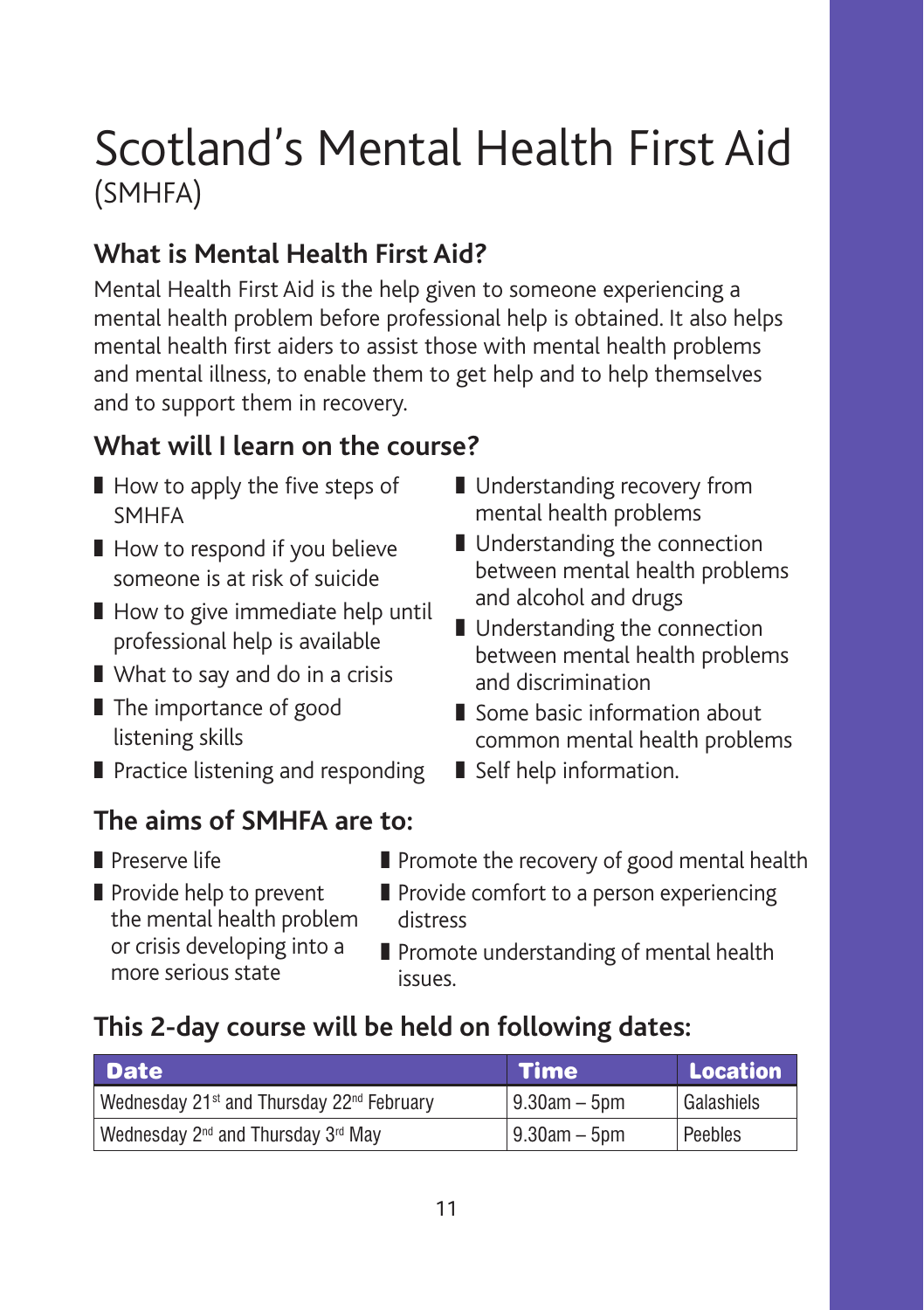### General training for care

**Eligibility:** Open to anyone working or volunteering in the care sector (in statutory, third sector and independent organisations) and unpaid carers.

| <b>Date</b>                               | <b>Time</b>            | <b>Course</b>                                                                                                                                                                                                                                                                                       | <b>Location</b> |
|-------------------------------------------|------------------------|-----------------------------------------------------------------------------------------------------------------------------------------------------------------------------------------------------------------------------------------------------------------------------------------------------|-----------------|
| Monday<br>29 <sup>th</sup> January        | 9am-<br>4.30pm         | <b>Emergency first aid at work</b><br>• Responsibilities and reporting<br>Dealing with an unresponsive casualty<br>$\bullet$<br>Resuscitation<br>$\bullet$<br><b>Bleeding control</b><br>Other first aid scenarios.<br>$\bullet$                                                                    | Galashiels      |
| Tuesday<br>30 <sup>th</sup> January       | 1 <sub>pm</sub><br>4pm | <b>Assertiveness</b><br>Distinguish between assertiveness and aggression<br>$\bullet$<br>Practise techniques<br>Group dynamics.<br>٠                                                                                                                                                                | Galashiels      |
| Thursday<br>15 <sup>th</sup><br>February  | 1pm-<br>4pm            | <b>Infection control</b><br>• The general principles of infection control<br>• How to achieve effective hand hygiene<br>• The use of personal protective equipment.                                                                                                                                 | Galashiels      |
| Tuesday<br>20 <sup>th</sup><br>February   | 9am-<br>4pm            | Moving and handling - refresher<br>Identify the principles of safe moving and handling<br>$\bullet$<br>Identify unsafe techniques<br>$\bullet$<br>Safe techniques relevant to your work setting<br>$\bullet$<br>• Legal and safe back care guidance<br>• Safe use of moving and handling equipment. | Galashiels      |
| Wednesday<br>28 <sup>th</sup><br>February | $9.30$ am-<br>4.30pm   | <b>Palliative care</b><br>• Understanding palliative and end of life care<br>• Planning for the future<br>• How do you communicate?<br>• What is a symptom in palliative and end of life care?<br>• Grief, loss and bereavement - who looks after who?                                              | Galashiels      |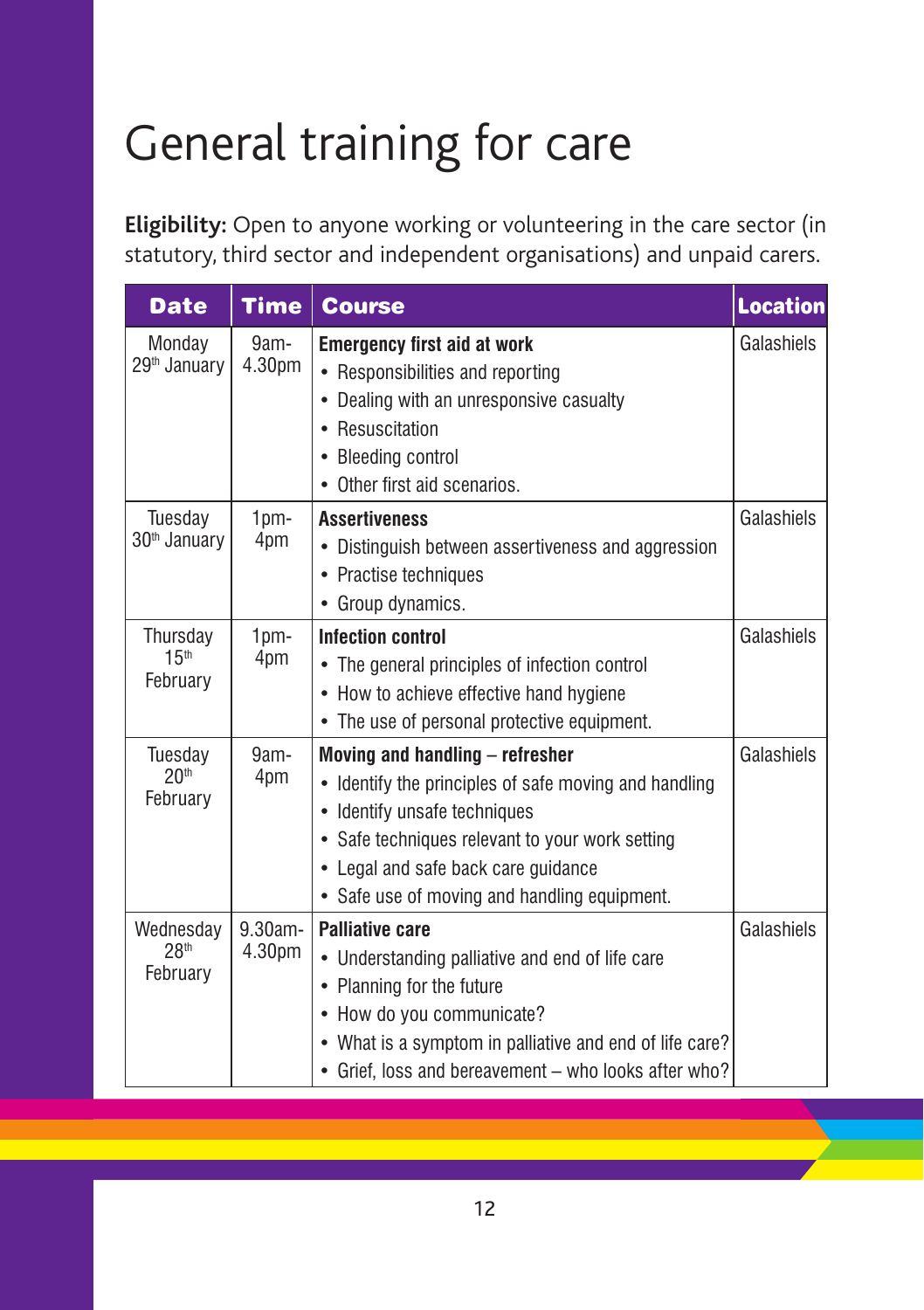| <b>Date</b>            | <b>Time</b> | <b>Course</b>                                                                                     | <b>Location</b>    |
|------------------------|-------------|---------------------------------------------------------------------------------------------------|--------------------|
| Monday 12th            | $9.30am -$  | <b>Boundaries and confidentiality</b>                                                             | Galashiels         |
| March                  | 12.30pm     | • Working safely within boundaries                                                                |                    |
|                        |             | • Confidentiality within a work environment.                                                      |                    |
| Thursday               | 9.30am-     | Developing your personal capabilities                                                             | Galashiels         |
| 22 <sup>nd</sup> March | 12.30pm     | • Familiarisation with SSSC (Scottish Social Services<br>Council) Continuous Learning Framework   |                    |
|                        |             | • Managing relationships                                                                          |                    |
|                        |             | • Managing yourself.                                                                              |                    |
| Tuesday                | 1pm-        | <b>Exercise for older adults</b>                                                                  | Galashiels         |
| 27 <sup>th</sup> March | 4pm         | • Physical activity guidelines                                                                    |                    |
|                        |             | • Effects of ageing                                                                               |                    |
|                        |             | • Benefits of exercise to older adults                                                            |                    |
|                        |             | • Use of music                                                                                    |                    |
|                        |             | • Strength and balance overview.                                                                  |                    |
| Thursday               | 9am-        | Moving and handling - refresher                                                                   | Galashiels         |
| 29 <sup>th</sup> March | 4pm         | • Identify the principles of safe moving and handling                                             |                    |
|                        |             | • Identify unsafe techniques                                                                      |                    |
|                        |             | • Safe techniques relevant to your work setting                                                   |                    |
|                        |             | • Legal and safe back care guidance                                                               |                    |
|                        |             | • Safe use of moving and handling equipment.                                                      |                    |
| Monday 16th            | 9.30am-     | Infection control                                                                                 | Galashiels         |
| April                  | 12.30pm     | • The general principles of infection control                                                     |                    |
|                        |             | • How to achieve effective hand hygiene                                                           |                    |
|                        |             | • The use of personal protective equipment.                                                       |                    |
| Thursday               | $9.30$ am-  | <b>Person centred planning</b>                                                                    | Galashiels         |
| 26 <sup>th</sup> April | 4.30pm      | • Person centred approaches and individualised<br>service delivery                                |                    |
|                        |             | • Building the right relationship between service user<br>and service provider                    |                    |
|                        |             | • Awareness of theories and skills                                                                |                    |
|                        |             | • Strategies and guidance to help keep the service<br>user at the centre of the planning process. | $\text{ (contd.)}$ |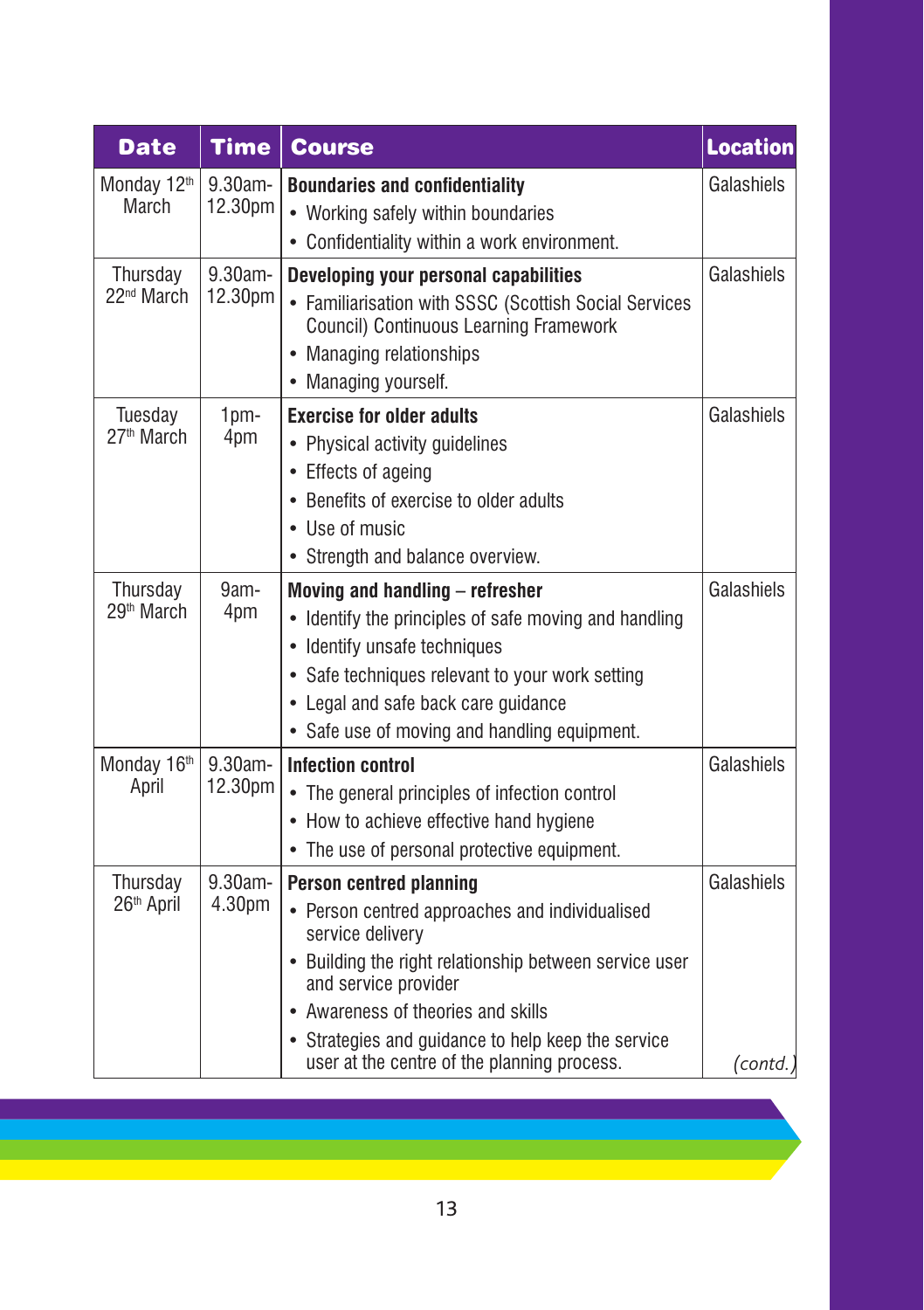| <b>Date</b>          | <b>Time</b>        | <b>Course</b>                                                                                                        | <b>Location</b> |
|----------------------|--------------------|----------------------------------------------------------------------------------------------------------------------|-----------------|
| Tuesday 1st<br>May   | 9.30am-<br>12.30pm | <b>Registration with SSSC (Scottish Social Services</b><br>Council); what you need to know                           | Galashiels      |
|                      |                    | • Registration responsibilities for employers,                                                                       |                 |
|                      |                    | registered care workers and people looking to apply<br>• Qualifications                                              |                 |
|                      |                    | Fees                                                                                                                 |                 |
|                      |                    | Timescales                                                                                                           |                 |
| Wednesday            | $9.30am -$         | <b>Health literacies</b>                                                                                             | Galashiels      |
| 9 <sup>th</sup> May  | noon               | • How best to communicate and provide information<br>in a way patients and clients understand.                       |                 |
|                      |                    | • Understand how the use of language affects<br>individuals in a health environment, their treatment<br>and outcomes |                 |
|                      |                    | • Consider best ways to communicate complex<br>information - written, visual and verbal                              |                 |
|                      |                    | • Skills for passing on complex health information.                                                                  |                 |
| Friday 11th          | 9am-               | Moving and handling - refresher                                                                                      | Galashiels      |
| May                  | 4pm                | • Identify the principles of safe moving and handling                                                                |                 |
|                      |                    | • Identify unsafe techniques                                                                                         |                 |
|                      |                    | • Safe techniques relevant to your work setting                                                                      |                 |
|                      |                    | • Legal and safe back care guidance                                                                                  |                 |
|                      |                    | • Safe use of moving and handling equipment.                                                                         |                 |
| Thursday             | 9.30am-            | Medication - underpinning knowledge                                                                                  | Galashiels      |
| 17 <sup>th</sup> May | 4pm                | • Understanding the legislative framework                                                                            |                 |
|                      |                    | • Roles and responsibilities                                                                                         |                 |
|                      |                    | • Understanding the SVQ requirements.                                                                                |                 |
| Tuesday              | 9am-               | <b>Emergency first aid at work</b>                                                                                   | Duns            |
| 29 <sup>th</sup> May | 4.30pm             | • Responsibilities and reporting                                                                                     |                 |
|                      |                    | Dealing with an unresponsive casualty<br>۰                                                                           |                 |
|                      |                    | • Resuscitation                                                                                                      |                 |
|                      |                    | <b>Bleeding control</b>                                                                                              |                 |
|                      |                    | • Other first aid scenarios.                                                                                         |                 |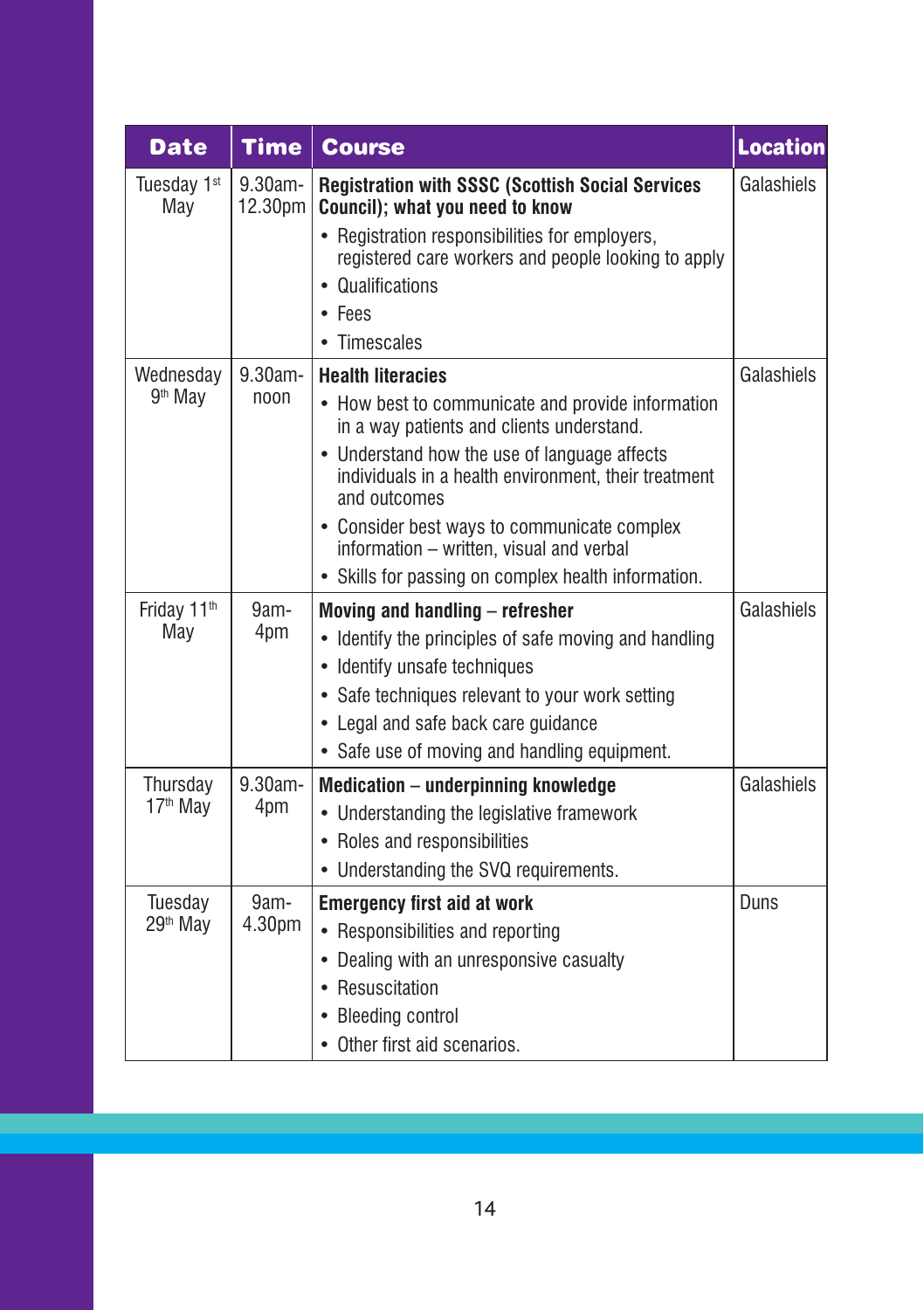| <b>Date</b>                     | <b>Time</b>                | <b>Course</b>                                                                                                                                                                          | <b>Location</b> |
|---------------------------------|----------------------------|----------------------------------------------------------------------------------------------------------------------------------------------------------------------------------------|-----------------|
| Monday 11 <sup>th</sup><br>June | $9.30$ am-<br>4pm          | Medication - underpinning knowledge<br>• Understanding the legislative framework<br>• Roles and responsibilities<br>• Understanding the SVQ requirements                               | Galashiels      |
| Tuesday<br>$12th$ June          | 9am-<br>4.30 <sub>pm</sub> | <b>Emergency first aid at work</b><br>• Responsibilities and reporting<br>Dealing with an unresponsive casualty<br>• Resuscitation<br>• Bleeding control<br>Other first aid scenarios. | Galashiels      |

Notes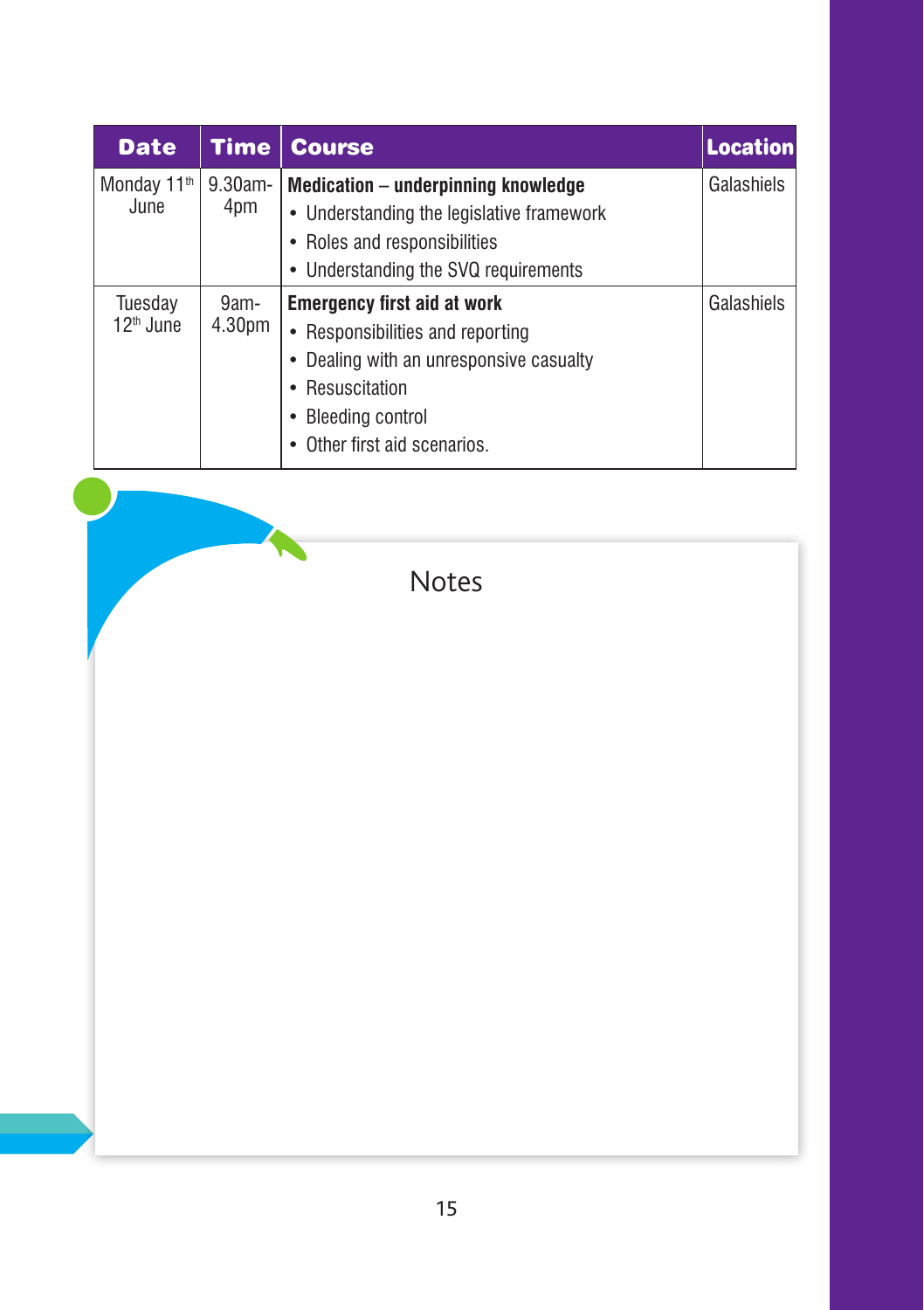#### PLEASE READ BEFORE COMPLETING FORM OPPOSITE

#### **CONDITIONS OF BOOKING:**

- No lunch is provided on all-day training, please bring your own.
- Borders Care Learning Network reserves the right to alter the contents or delivery of a course.
- Borders Care Learning Network reserves the right to cancel any advertised courses.
- Borders Care Learning Network cannot guarantee full accessibility, or the use of special equipment, unless notified of requirements when booking. In some cases it may be your employer's responsibility to meet your access requirements.
- In some cases, places may be limited to two per organisation.
- People who book on training and do not attend will be charged £25 for half day and £50 for full day sessions, unless Borders Care Learning Network has been given at least seven days' notice.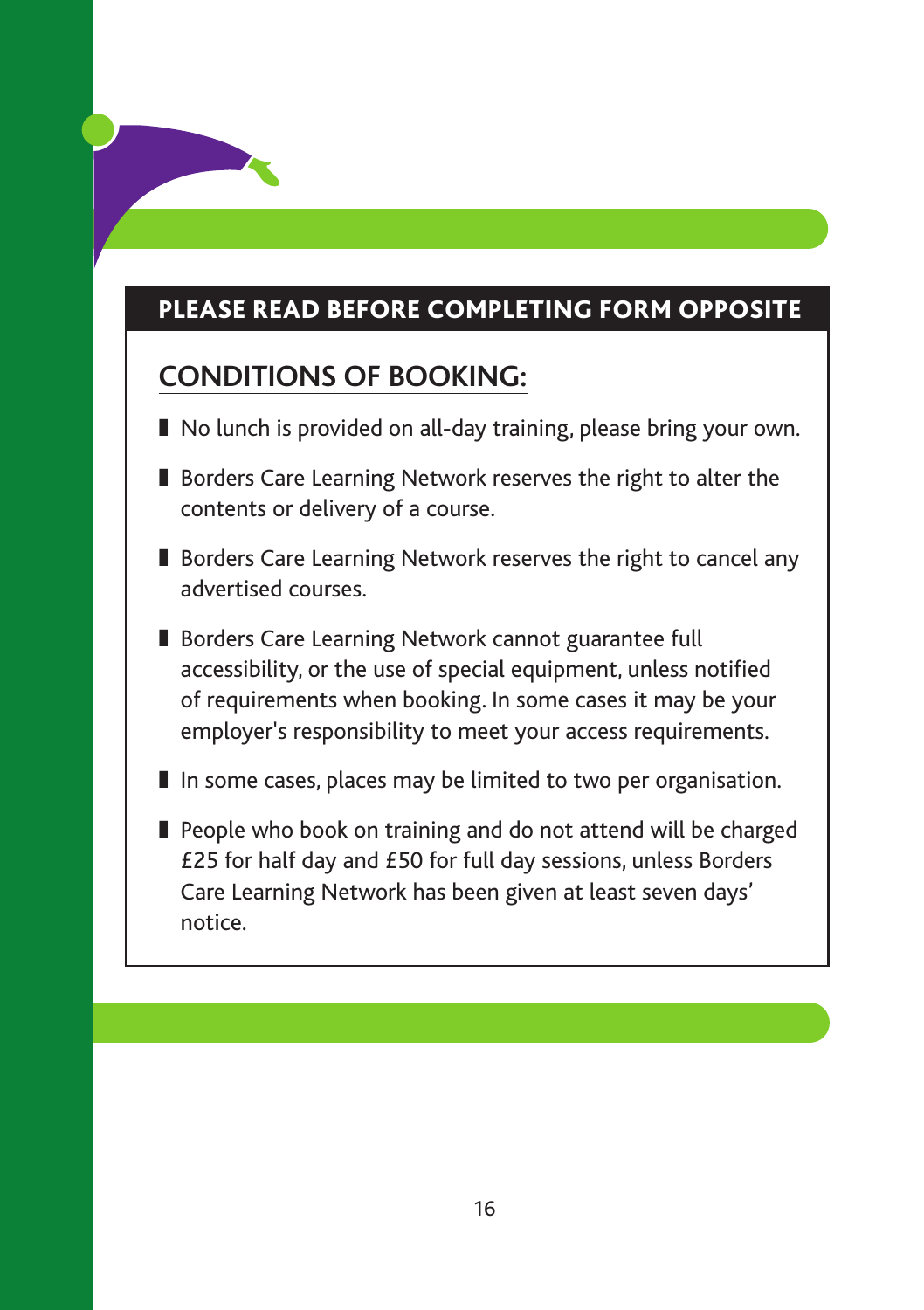| <b>BOOKING FORM</b> |                    |  |  |
|---------------------|--------------------|--|--|
| Course Title        | <b>Course Date</b> |  |  |
|                     |                    |  |  |
|                     |                    |  |  |
|                     |                    |  |  |
|                     |                    |  |  |

#### **YOUR DETAILS**

| <b>Contact Name</b>                     |  |
|-----------------------------------------|--|
| Company & Job Title<br>(if appropriate) |  |
| Address:                                |  |
|                                         |  |
| Town:                                   |  |
| Postcode:                               |  |
| Tel No.:                                |  |
| E-mail:                                 |  |

Please let us know if you have any access or information requirements:

Signature: etc. and the set of the set of the set of the Date:  $\Box$ 

Is there any other training you would like to find out more about, or would like us to develop? (use overleaf if required)

..................................................................................................................................................................................................................

*If you would like to book a place on more courses, please call or e-mail us and we will send you more booking forms.*

Please return this completed form before the course begins to:

Freepost RSYS-ELYZ-CUAG Borders Care Voice, Roxburgh House Court, Roxburgh Street, Galashiels TD1 1NY • Tel: 01896 757290

Call 01896 802351 (training enquiries) or e-mail training@borderscarevoice.org.uk